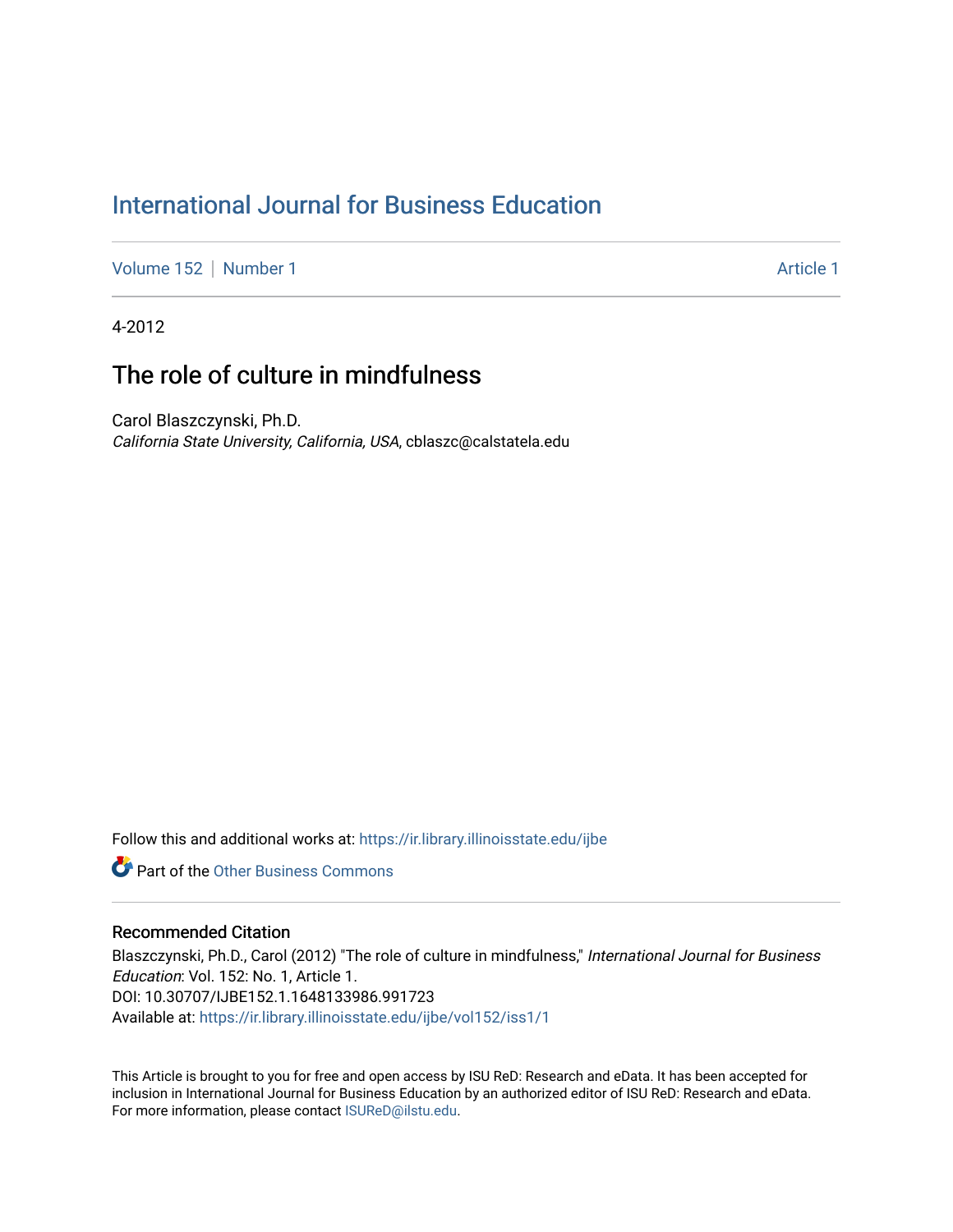## **THE ROLE OF CULTURE IN MINDFULNESS**



Dr. Carol Blaszczynski California State University, Los Angeles Department of Information Systems Simpson Tower 608 5151 State University Drive Los Angeles, CA 90032 (323) 343-2866 Email: cblaszc@calstatela.edu USA

#### **Abstract**

This article presents information about cultural aspects of mindfulness or attention, a topic worthy of exploration and relevance to the global business education literature. The article concludes with implications for business educators and their students.

#### **Introduction**

In the movie "City Slickers," Billy Crystal's character asked the seasoned cowboy what the secret of life is. The seasoned cowboy replied, "One thing." In other words, focusing on one goal or aspect of life at a time rather than on many things at a time will bring success and happiness. For Billy Crystal's character, that one thing was being with family.

In a world that has grown busier and more complex, the ability to be mindful about tasks has become more valuable than ever before. One of the greatest compliments a person can give to another is to attend to that person mindfully. The propensity to pay attention, to focus, and to concentrate may be culturally based. According to Ketay, Aron, and Hedden (2009), "culture may shape how the brain processes even very abstract stimuli and may influence the features of the environment to which individuals attend" (p. 79). Further, Thomas (2006) identified mindfulness as a vital aspect of cultural intelligence that provides a link between behavioral capability and knowledge. What factors affect attention, and do these factors vary across cultures?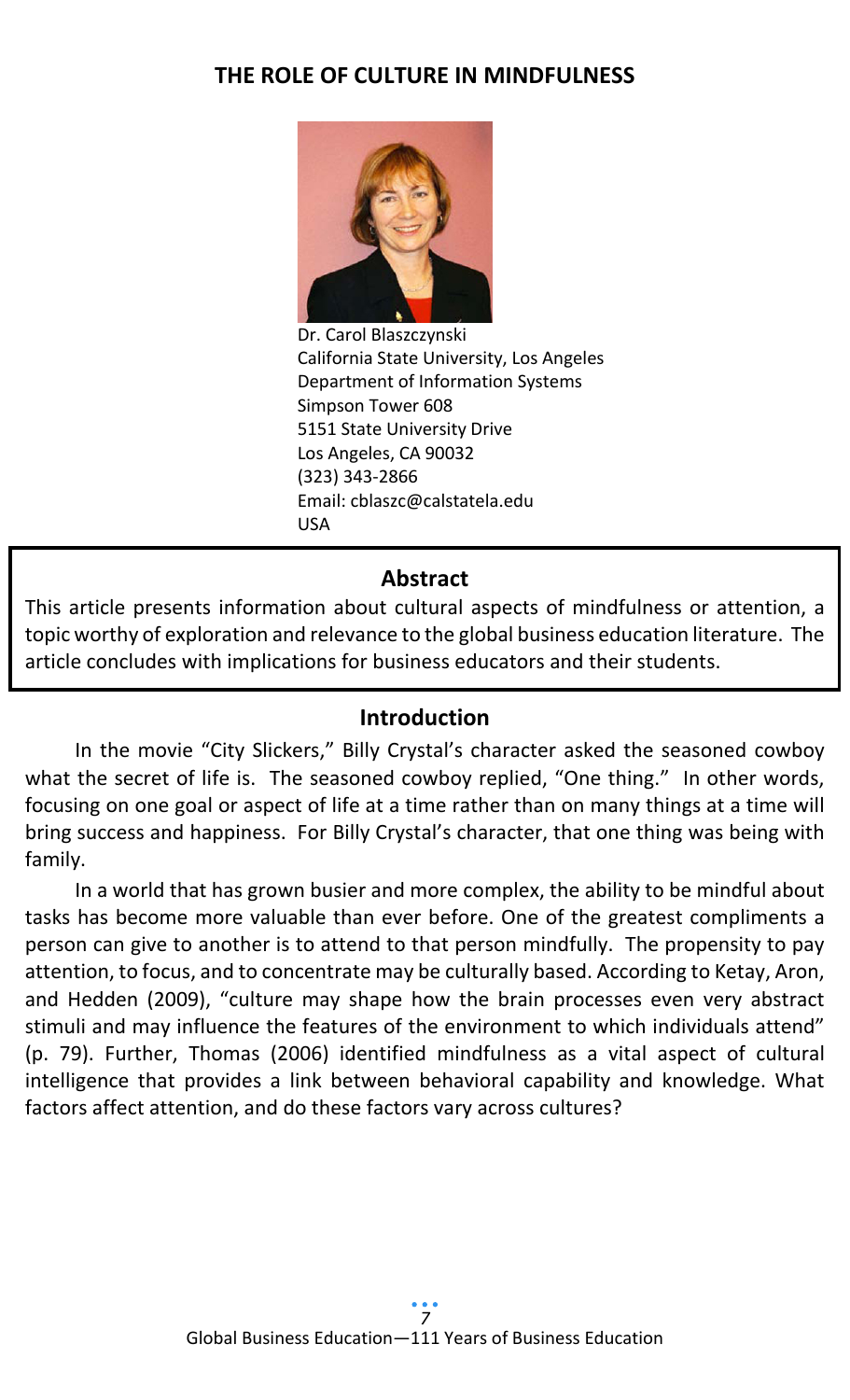## **Purpose of the Article**

This article presents information about cultural aspects of mindfulness or attention, a topic worthy of exploration and relevance to the global business education literature. The article concludes with implications for business educators and their students.

## **Definition of Mindfulness**

While there are numerous definitions for mindfulness, a common one defines mindfulness as not only paying attention but also deciding to pay attention to one thing at a time. "One of life's most essential skills is the ability to focus one's attention at will. This single ability is the foundation of all mastery and contentment" (Cohen, 2004, p. xiv). In fact, the slogan of the ToDo Institute, a non-profit organization that provides mindfulness information on its website and mindfulness training, is "Life is a Matter of Attention" (ToDo Institute, 2011b).

Attention and mindfulness experts agree that "mindfulness and skillful attention don't just happen accidentally. Their development involves a conscious effort to use the brain's capacity to rewire its circuitry" (ToDo Institute, 2011a, n.p.). As with any skill development, practice is necessary to increase attention and mindfulness, and working with attention exercises daily is important (ToDo Institute, 2011a, n.p.). Through practical applications, these exercises allow people to attend to situations differently—more mindfully--than they would normally.

One hallmark of high achievers is their ability to focus their attention on specific things. They "focus in spite of distractions, fears, and setbacks and not necessarily with will power or great courage - with an almost obsessive interest, curiosity, and passion" (Fiore, 2010, p. 64). How can others learn to exhibit such focus? Strategies for developing focus are presented in the paper.

#### **Literature Review**

This section reviews literature that identifies global business education aspects of mindfulness, discusses cultural aspects of mindfulness, presents strategies for fostering global cultural mindfulness behaviors, offers information for developing mindfulness, explains the role of singletasking and multitasking behaviors and mindfulness, and provides recommendations for increasing mindfulness in the classroom and in the workplace.

#### **Global Business Education Aspects of Mindfulness**

The National Standards for Business Education (National Business Education Association, 2007) explicitly state that culturally aware students will be able to "compare cultural attitudes about use of time, silence, space, gestures, body language, and body and eye contact to [promote] successful international business relationships" (p. 105). Further, Policies Commission for Business and Economic Education (PCBEE) Statement No. 74 emphasizes the criticality of multicultural contexts since they "encompass values, attitudes, and beliefs; social and business customs, behaviors, and practices; sensitivity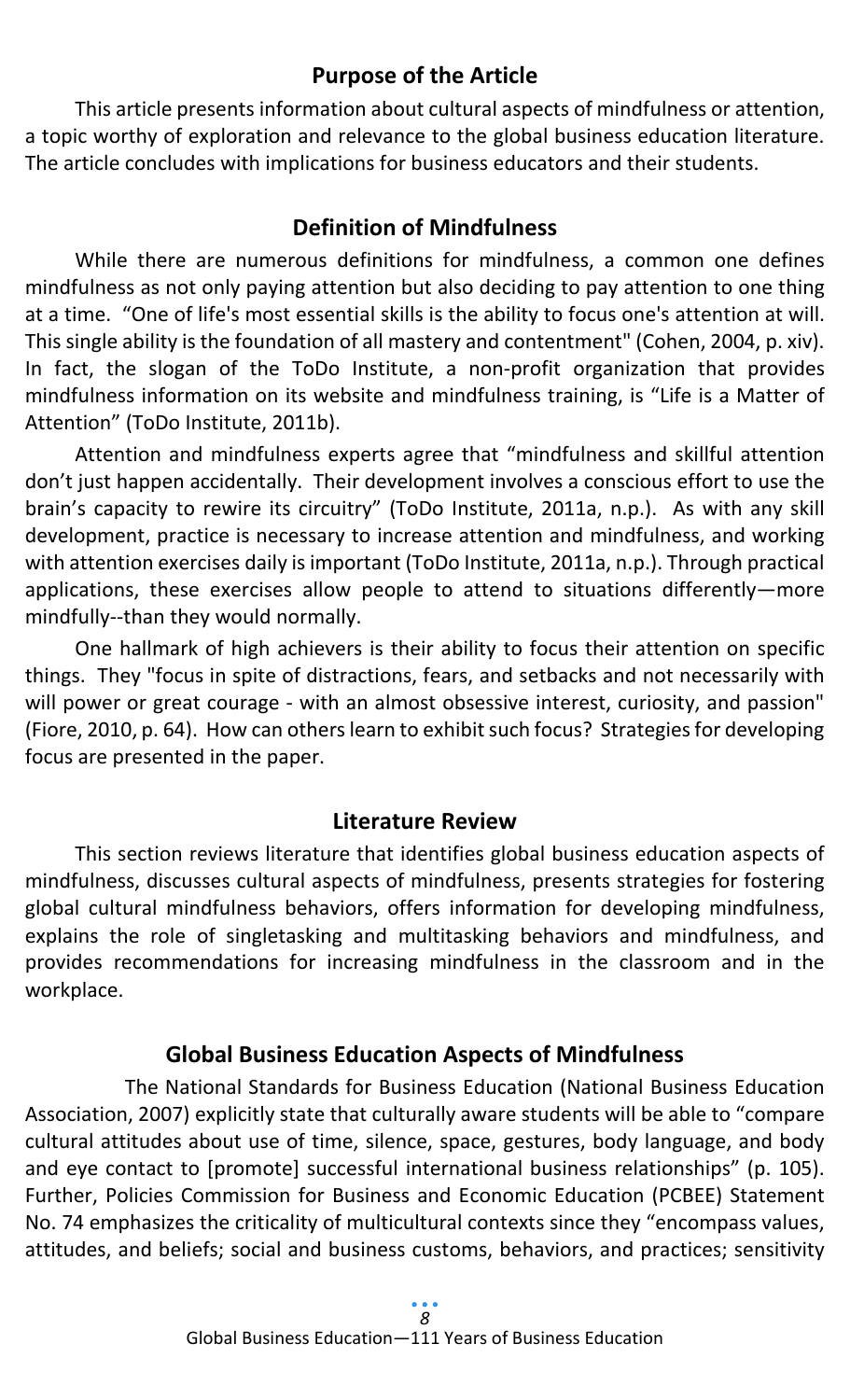to diversity; language; and written, oral, and nonverbal communication" (PCBEE, 2004, p, 16). Mindful behaviors and practices certainly apply to these standards and statements. Understanding how mindfulness may differ from culture to culture will enable those involved in global business to communicate and to work better in situations where mindfulness behaviors in other cultures differ from those of the home culture

Education for a globally connected world is emphasized in *Rethinking Undergraduate Business Education* (Colby, Ehrlich, Sullivan, & Dolle, 2011), a recent book published by the Carnegie Foundation for the Advancement of Teaching. The authors asserted, "Deep learning about cultures other than one's own is a quintessential arena in which young people become aware of the partial and contingent nature of their own previously unquestioned assumptions and perspectives" (p. 133). In essence, developing this understanding provides students with new eyes for viewing their particular culture and "a better sense of what it means to be acculturated: that no one is culture-free and that everyone operates within particular, though multifaceted and complex, cultural systems" (pp. 133-134).

According to Comfort and Franklin (2011), global managers who are mindful display the following attributes: recognize and heed "their own cultural and individual assumptions, values and norms" (n.p.) and those of their co-workers; understand that these are solely one set of overarching action guidelines attempt to view different situations and cultures through the eyes of co-workers; value the different feelings and perspectives in their actions/evaluations of cultures other than their own; strive to understand when interacting with co-workers from other cultures or from other backgrounds than their own by engaging in active listening; change their language so it is more understandable; employ paraphrasing to check for understanding; verify their own understanding; and understand non-verbal communication cues. Mindfulness is critical in the global marketplace since it fosters better communication and understanding across cultures. In turn, this fostering enhances business relationships and may provide a competitive advantage.

#### **Cultural Aspects of Mindfulness**

This section reviews literature that discusses the role of context in cultural mindfulness patterns.

Nisbett's research (2003) revealed that Japanese and Americans focus on different things when looking at an underwater scene for 20 seconds. When explaining what they saw in the scene, "the Westerners zeroed in on what seemed like the most important thing, but the Asians focused on the relationships between things" (p. 76). The collectivist orientation of Asians is demonstrated by their concentration on relationships and context (Gallagher, 2009).

Context refers to "how people deliver, receive, and interpret messages" (Shwom & Snyder, 2012, p. 47). The importance of context when interpreting messages in a national culture may be thought of as a point somewhere on a distribution scale that ranges from low to high. From low to high, selected national cultures are distributed on a scale as follows: Swiss-German, German, Scandinavian (i.e., Danish, Swedish, and Norwegian),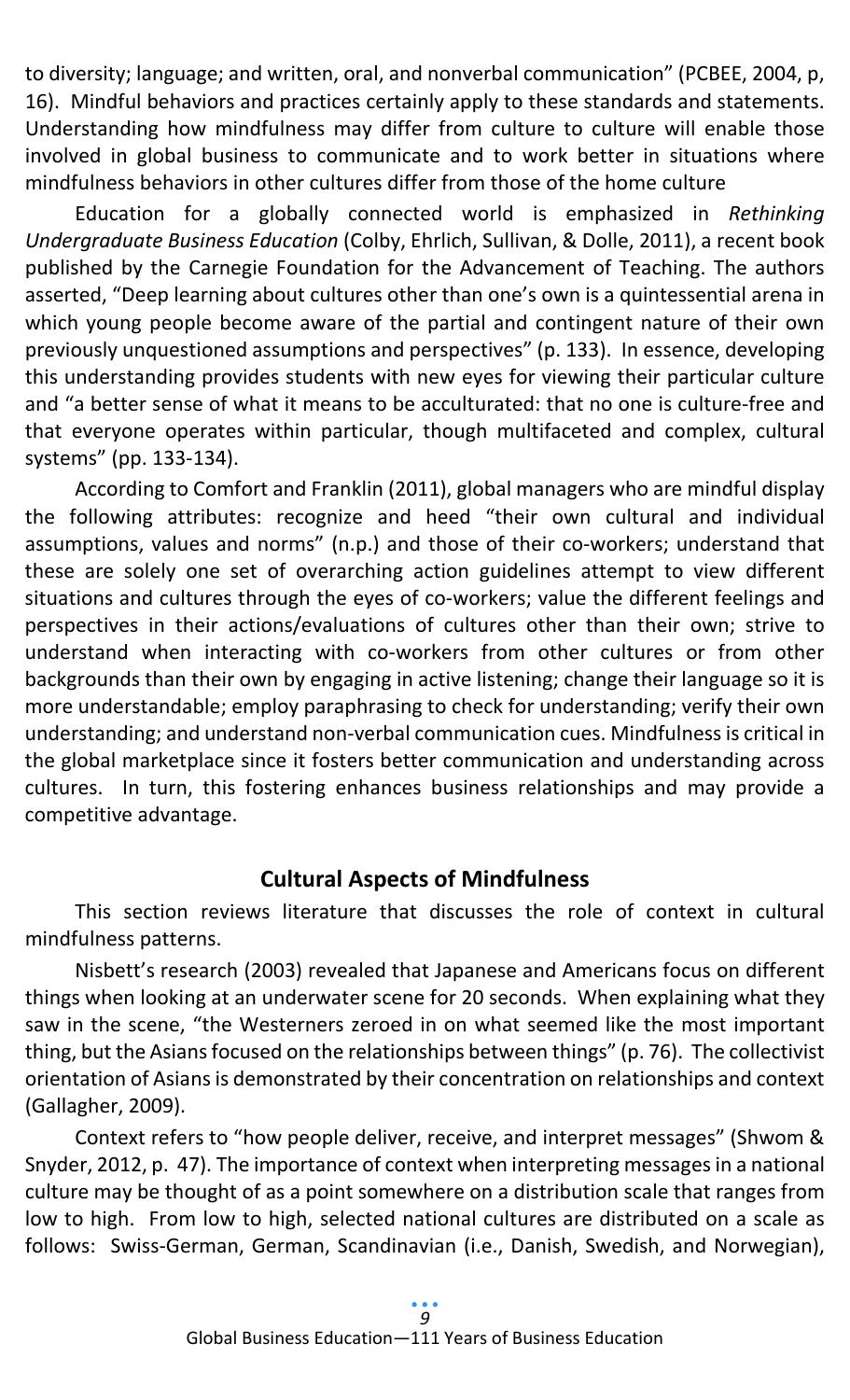United States and Canadian, French, British, Italian, Latin American (i.e., Mexican, Brazilian, and Chilean), Arabic, Chinese, and Japanese (Rosch & Segler, 1987).

Victor (1992) identified five characteristics that vary across cultures. These characteristics include emphasis on written word, adherence to law, governance of interpersonal behavior, agreements based on personal promises, and agreements based on written word or contract. In low-context cultures the emphasis on the written word is high, while in high-context cultures the emphasis on the written word is low. Adherence to the law is rigid in low-context cultures, while such adherence is flexible in high-context cultures. Governance of interpersonal behaviors in low-context cultures is through external rules and regulations, while such behaviors are governed by individual interpretation in high-context cultures. In low-context cultures agreements based on personal promises are not binding, while in high-context cultures such agreements are binding. In low-context cultures agreements based on contracts or the written word are binding, while such agreements in high-context cultures are not binding.

Relatively low-context cultures such as the United States and Canada place more emphasis on specific language when sending a message, and devote less attention to the context of a situation. Cultures that rely heavily on context for making sense of messages, such as those of the Asian countries of Japan and China, convey meaning not only through words but also through the contextual situation that accompanies those words. Such attributes could include silence, the history of the communicators, and the paralanguage (the nonverbal aspects of speech such as rate; tone; volume; and use of vocal fillers such as "uh," "um," "you know," "okay," and "you guys") used to convey the message (Shwom & Snyder, 2012).

The tendency to view a situation "in a way that prepares you to take charge of it is a cornerstone of Western individualism" (Gallagher, 2009, p. 77) and is common in a lowcontext culture. This low-context cultural tendency may inhibit communication since it tends to focus on the external, rather than the internal focus typical of high-context cultures. Thus, these cultural differences between low-context and high-context cultures have caused and may result in clashes over world political events, business dealings, and personal relationships.

Diverse disciplines from anthropology to education, behavioral economics to family counseling, similarly suggest the skillful management of attention is the sine qua non of the good life and the key to improving virtually every aspect of your experience, from mood to productivity to relationships (Gallagher, 2009, p. 2).

Elinor Ochs, Director of the Center on Everyday Lives of Families at UCLA, told the following story. "In it-takes-a-village societies, however, such as Samoans, people are encouraged in very early life to direct their attention outward to others . . . Even before they can talk, these tots are primed to attend to what others are doing and feeling . . . By the age of four, Samoan children contribute to society helping to care for younger siblings and carrying messages for adults" (ToDo Institute, 2011b, n.p). In essence, the Samoan culture values people and relationships. The influence of attention is broader than this, however, since the issue of attention is relevant for all areas of life, including how we raise our kids, treat our partners, do our jobs, cultivate creativity, relate to technology,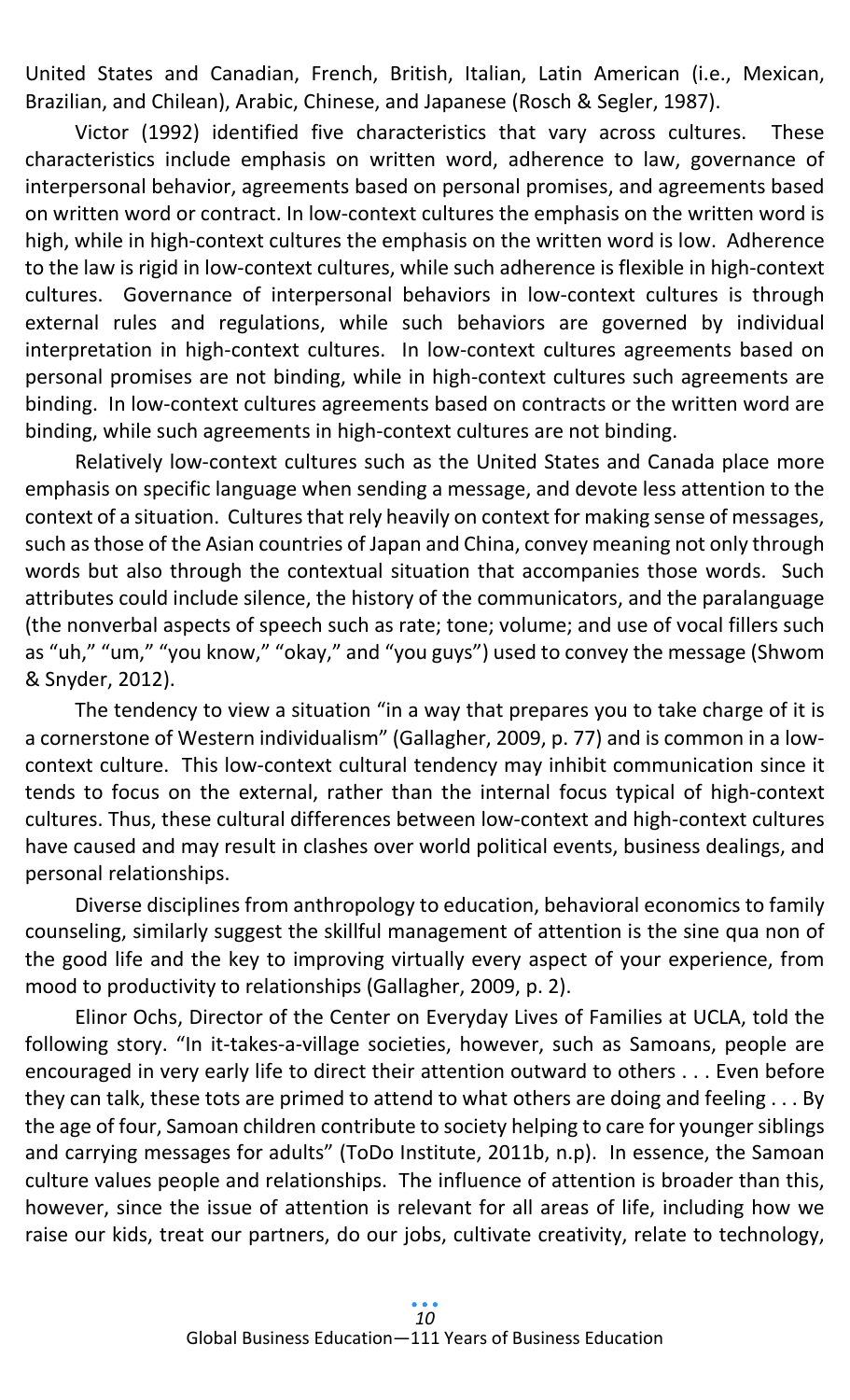and participate in the larger world. It's an area worthy of sincere study and practice" (ToDo Institute, 2011b, n.p.).

Practicing mindfulness increases one's ability to understand cultural context. The next section describes behaviors that foster cultural mindfulness.

# **Fostering Behaviors of Cultural Mindfulness**

Because of global interdependence, business practitioners need to be cognizant of behaviors that foster cultural mindfulness. "When interacting with a person from another culture or visiting another culture (even if it is only in the next neighborhood), it is easy to miss the nuances and meaning of the behavior of others" (Moulton, 2009, n.p.). How can people be more mindful in multicultural situations? The following behaviors are conducive to cultural mindfulness:

- 1. Observe the way in which others behave.
- 2. Be open to unique behavior without evaluating it.
- 3. Employ the senses to notice nuances and details, remaining attuned to these behavioral signals.
- 4. Display curiosity, particularly in reference to cultural contexts.
- 5. Strive to connect with others so that common cultural aspects are revealed.
- 6. Appreciate the cultural behaviors and nuances encountered.
- 7. Remember that a particular word may mean different things to different people.
- 8. View the situation from many perspectives.
- 9. Realize how one's behavior influences others.
- 10. Be mindful of one's experience and how that experience influences communication situations (Moulton, 2009).

As Gervais (2011) stated, we may be missing out on things that we have culturally learned to ignore or undervalue, or we may miss them entirely. When we start from the premise that we are not maybe missing something, but we are definitely missing something because we are limited by our own culturally reinforced brains – there is less likelihood that we will insist on the "rightness" of our perspective. This could have revolutionary implications for education, for training and development, and for learning at work (n.p.).

By employing these ten strategies, a person will develop behaviors that foster mindfulness among global cultures. The following section presents information about developing mindfulness.

# **Development of Mindfulness**

Just as yoga was once perceived as being "out there," as an activity that was practiced by people on the fringe, meditation was perceived in a similar fashion. However, that is not the case today. Both yoga and meditation are not necessarily religious activities, although the practice of prayer has been categorized by some as a type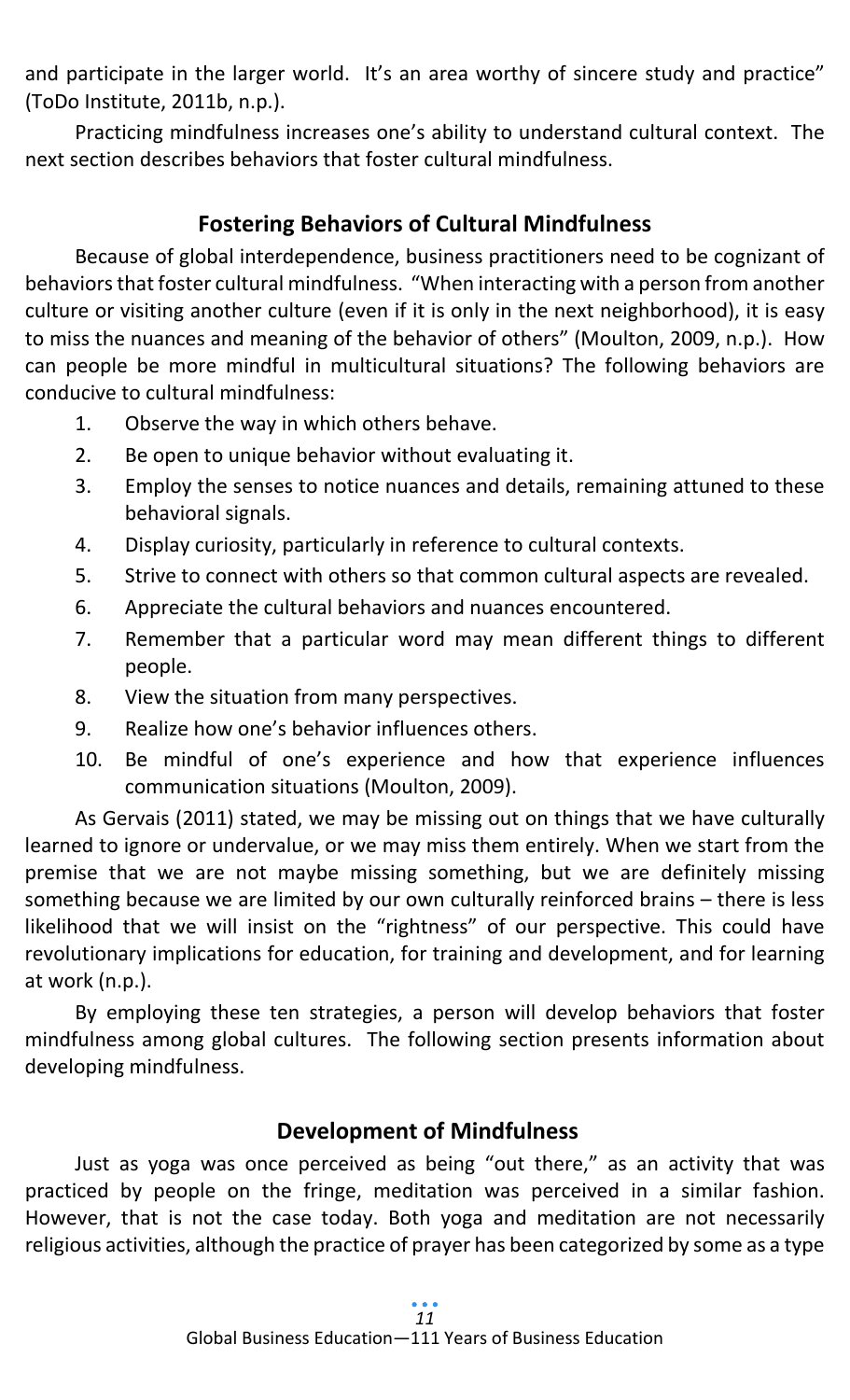of meditation. Because of growing acceptance of meditation practice as mainstream, several recent studies have focused on the role of meditation on focus or mindfulness (Cahn & Polich 2009; Chan & Willacott, 2007; Chiesa, Calati, & Serretti, 2011; Gura, 2010; Kumar & Telles, 2009; Roeser, & Peck, 2009; van den Hurk, Giommi, Gielen, Speckens, & Barendregt, 2010; Weick & Putnam, 2006). Results of these studies have revealed that regular meditation practice, even for a short period of time, produces positive results such as (1) less stress through less cortisol production, (2) better focus or mindfulness, and (3) better health (The Doctors with van Aalst, 2009).

While meditation practices may vary, one more common type of practice is centering. Centering involves sitting with eyes closed and focusing the mind on a word or saying such as "Peace," "Amen," or some other saying that is meaningful to the practitioner. It is not necessary to speak the expression aloud. When the mind wanders from the expression and races off to another thought, the practitioner returns to the expression. Alternatively, a person may simply focus on the breath rather than on a saying (The Doctors with van Aalst, 2009). In addition to meditation, mindfulness can be cultivated through chi going, tai chi, and yoga (UCLA Mindfulness Awareness Center, n.d.). Further, such activities as writing, walking, music, and art can be used to develop mindfulness.

One focus or attention exercise in the ToDo Institute's (2003) *Working with Attention* booklet is "Chewing Your Attention." This exercise requires placing one's utensils down following every bite of food and focusing on chewing one's food thoroughly before moving to the next mouthful. Such a practice helps to avoid mindless eating and is suggested by health experts. The old adage to chew a mouthful of food 40 times is reinforced in this focusing exercise.

Self-awareness, a critical aspect of emotional intelligence, is defined by Goleman as "the ability to recognize and understand your moods, emotions, and drives, as well as their effect on others" (as cited in Bolender Initiatives, LLC, n.d.) and requires that a person practice mindfulness. Over 20,000 studies of mindfulness are included by the National Institute of Health in its National Library of Medicine (The Doctors with van Aalst, 2010). The results of these research studies indicate a mindfulness meditation practice may increase empathy for others and oneself, enhance attention and "on task" performance, lessen judgmental thinking, elevate the ability to speedily refocus following distractions, and expand one's gray matter and grow brain size.

Practicing yoga, adopting a meditation practice, practicing attention exercises, and increasing self-awareness are helpful in enhancing mindfulness. Next, the role of singletasking vs. multitasking behaviors and mindfulness is discussed.

#### **Singletasking Behaviors vs. Multitasking Behaviors and Mindfulness**

Much has been written about the need to engage in multitasking behaviors in today's society. While multitasking involves attempting to do more than one thing at a time, singletasking refers to working on one item at a time. Singletasking does not mean that a person is not involved in many projects; rather it refers to focusing on one project before moving to another. While some multitasking is acceptable, particularly with lower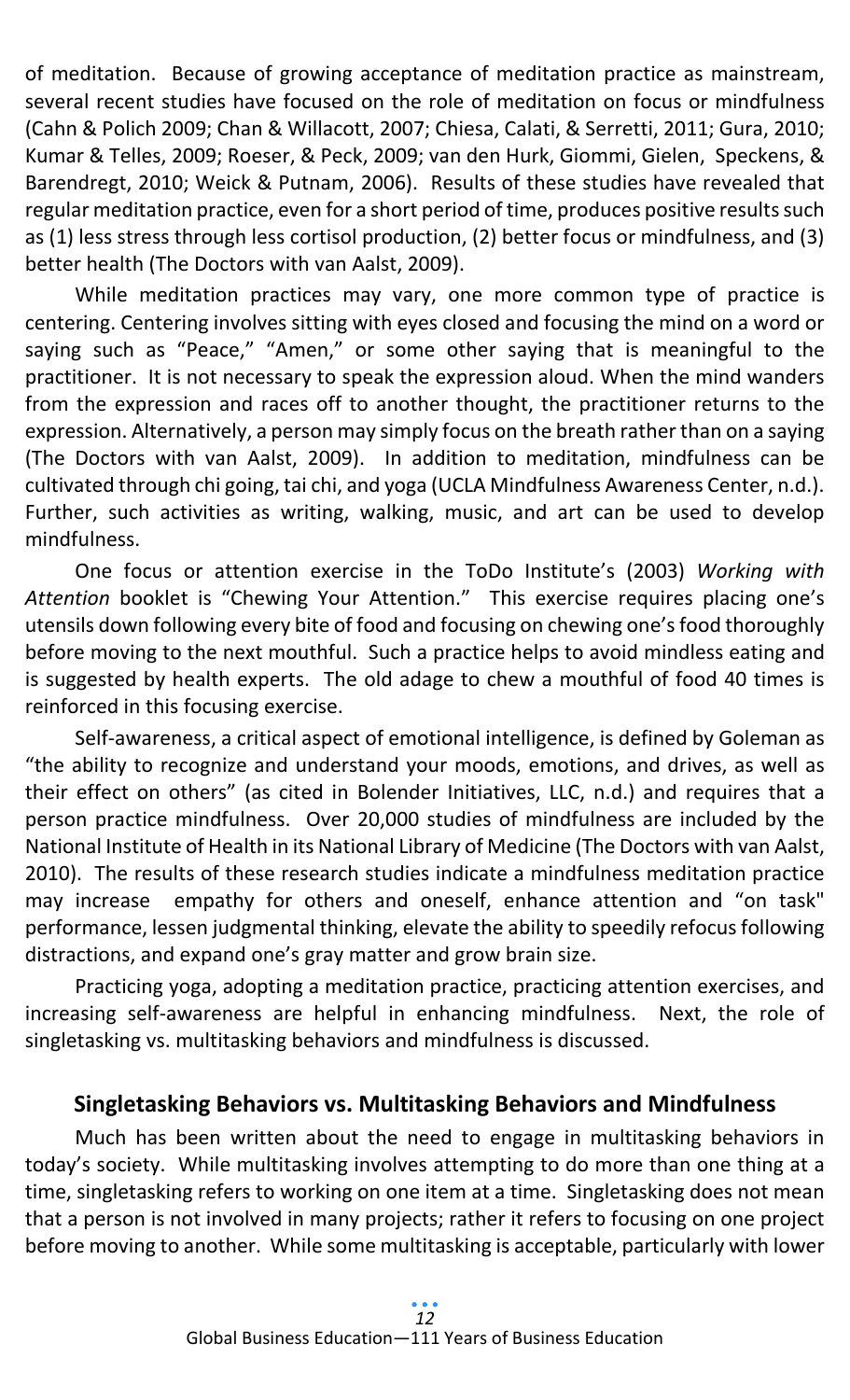level tasks such as walking and chewing gum simultaneously, recent studies have determined that engaging in frequent multitasking behaviors is actually detrimental to both task efficiency and task effectiveness (Hemp, 2009).

One aspect of multitasking is the propensity for people to use technology in meetings and in the face-to-face classroom, which decreases attention on what is occurring and may decrease an individual's level of mental presence. Thus, the term "absent presence" has been used to describe this type of multitasking. Kleinman (2004) defines absent presence as a situation where individuals may, through technology use, remove themselves "from the context of shared group behaviors to become involved in a virtual world that is not available to those around them" (n.p.). It is not necessary, however, to use technology to appear to have "absent presence." For example, one may read a book in the presence of others and be absent from the social situation.

The practice of singletasking is recommended by Babauta (n.d.). Benefits of singletasking include: it is less complex, more efficient, and allows the human brain to operate optimally. Conversely, with multitasking, the switching from one task to another trains brains to "have a shorter attention span" (Babauta, n.d., p. 92). When people are multitasking, they are not fully engaged with another person. Further, lack of attentiveness may result in less than stellar comprehension and require the repetition of information.

Settle-Murphy (2009) recommended strategies for enhancing engagement of remote (not face to face) participants, which would also be effective strategies in the classroom. One recommended strategy involves specifying participation ground rules twice—once in advance of the meeting and again just before the meeting begins to increase participants' attentiveness. Moreover, "you might also get specific and ask that people refrain from handling e-mail or instant messaging during the meeting" (Settle-Murphy, 2009, n.p.)

Five strategies for increasing one's ability to singletask are paying attention, clearing away distractions, determining what is the most important thing one can be accomplishing at the moment, dedicating oneself to the task, and practicing singletasking (Babauta, n.d.). Most or all of these steps could be incorporated into almost any teaching activity.

The value of cultivating the ability to singletask has been discussed. Next, enhancing the ability to be mindful, thus increasing the ability to singletask, in the classroom is presented.

# **Increasing Mindfulness in the Classroom**

Lehrer (2011) reported that highly developed executive function can aid children and adults in regulating their attention and impulses. Executive function is "a collection of cognitive skills that allow us to exert control over our thoughts and impulses" (p. C32) and may be developed by engaging in yoga, tae-kwon-do, challenging board games, and computer exercises (Lehrer, 2011).

Ritchhart and Perkins (2001) identified three instructional practices that are helpful in increasing mindfulness in the classroom: looking closely, exploring possibilities and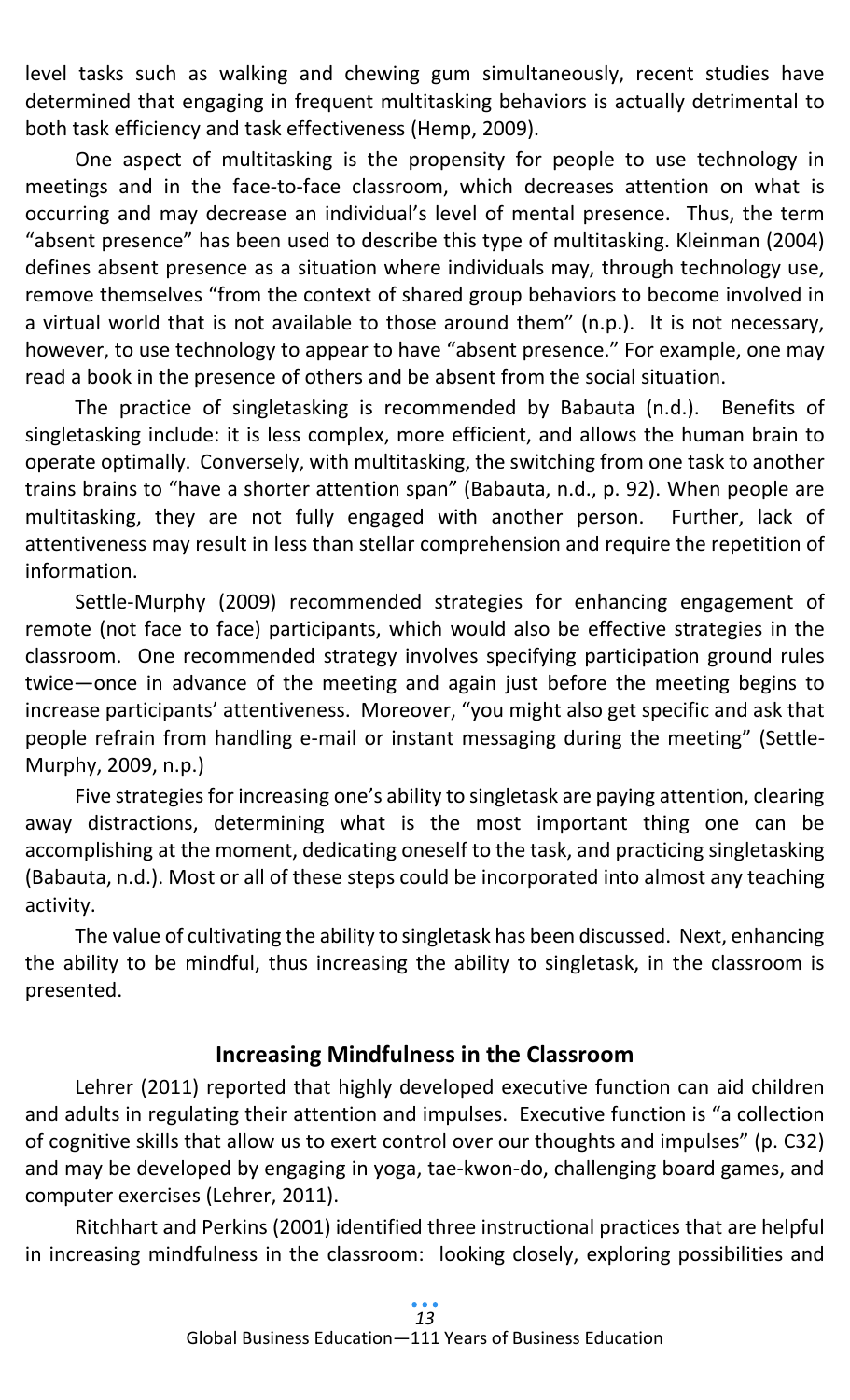perspectives, and introducing ambiguity. Looking closely involves learning to be open to new information by cultivating sensitivity. Instructors might ask students to complete an activity such as "What's On A Penny?," (R. Dortch, personal communication, October 18, 2000) by having students closely examine a penny for all of its attributes. Exploring possibilities and perspectives allows students to view perspectives of others. For example, in a business writing course, a message could be examined in terms of the perspective of the consumer and that of the business organization. How do the perspectives differ? How can the differences be bridged? Introducing ambiguity involves refraining from absolute statements. If an instructor makes "this could be" statements rather than direct statements, students are more likely to fill in the gaps and avoid narrowing too rapidly (Ritchhart & Perkins, 2000). Practicing these three aspects allows students to become more mindful and to reduce mindless behaviors.

Strategies for increasing mindfulness in the classroom have been discussed. In the next section, strategies are presented for increasing mindfulness in the workplace.

# **Increasing Mindfulness in the Workplace**

Connerley, an expert in multicultural workplace issues, asserted, Culture influences our thoughts, words, and actions in ways that are often unrecognized and that can lead to misunderstandings, missed opportunities, and less than ideal outcomes. No matter how highly skilled, well-trained, or intelligent you are—if you are making culturally inappropriate assumptions, you will not be accurate in your assessment, meaningful in your understanding, or appropriate in your interactions in the workplace (Ho, 2006, n.p.).

Not only do such cultural missteps cost organizations money, they also cost in terms of lost time and damaged relationships. Mindful managers employ these five key attributes:

- commitment to resilience;
- deference to expertise;
- preoccupation with failure, referring to "continuous attention to details to detect small discrepancies that could be symptoms of larger problems in a system" (Weick & Putnam, 2006, p. 9);
- reluctance to simplify interpretations; and
- sensitivity to operations (Weick, 2001).

While preoccupation with failure may seem counterintuitive, practicing mindfulness allows one to perceive things one might not normally perceive rather than focusing on the routine and blocking out what is not expected.

Further, Weick (2001) explains: Whether mindfulness is central or is not is dependent on how the firm explains the reasons for its successes and failures in coping with problems. If successful coping is attributed to continuous inquiry, candor, wariness, updating, tolerance of discomfort, and flexibility, assumptions supporting mindfulness will be institutionalised in the culture. But if those same successes originated instead from factors such as central direction, specialisation, competence, compliance, and confirmed expectations, existing schemes of categorisation will be maintained and contexts will be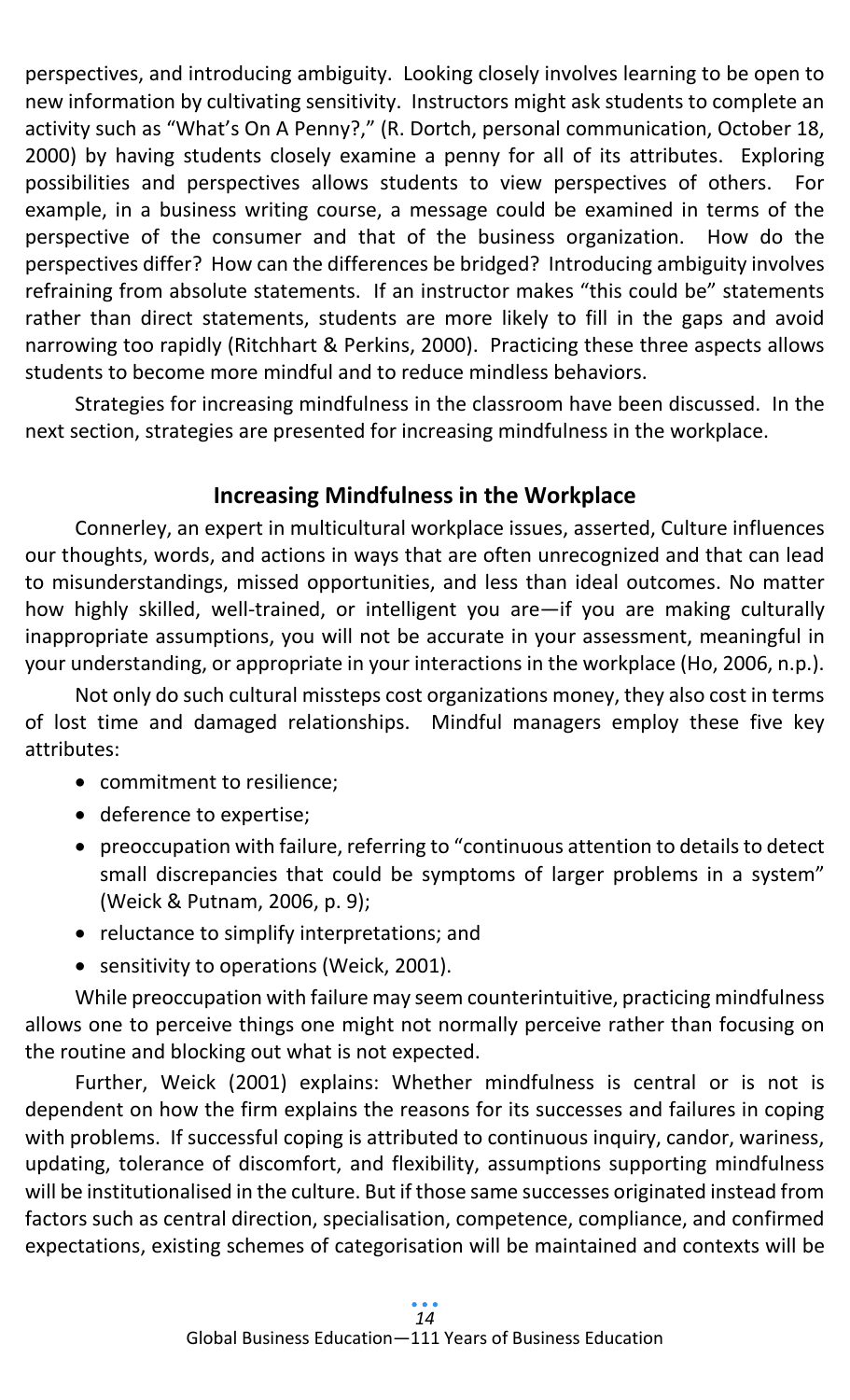treated as though they are understood even though they are given only cursory attention (p. 138).

Veil (2011) proposed the Mindful Learning Model that recognizes potential crisis warning signals stemming from mindlessness behaviors so that adaptation and organizational learning can occur. Among those warning signals are rhetorical barriers of classification with experience (nuances of a situation are not recognized), reliance on success, and trained mindlessness. Classification with experience refers to a person's inability to perceive outside of the person's experiences, and as a result, not perceiving warning signals of crisis. Reliance on success occurs when organizations focus only on past success, not recognizing potential red flags. Trained mindlessness describes how employees can be trained to disregard potential crisis warning signals. For example, if employees are shown the correct way to complete a task or assignment, adhering to the routine is encouraged, and crisis warning signals may be ignored. Veil asserts, "By taking into account the contexts, environment, and perspectives surrounding a situation and welcoming new information, mindfulness allows us to reframe the situation" (p. 135) and organizational learning is encouraged.

## **Implications for Business Education**

This article has presented information about cultural variations in attentiveness and mindfulness. While Eastern cultures tend to view situations holistically and contextually, Western cultures typically address situations with a narrower focus. As a result, when Westerners and Easterners interact, the potential for misunderstanding arises, particularly if they have not had the benefit of cultural training. Following the strategies provided in this article for fostering cultural mindfulness, such as being open, employing the senses, displaying cultural curiosity, striving for connection with others, viewing situations from several perspectives, and appreciating differences in cultural behaviors, should enhance the quality of multicultural interactions.

Business educators and their students should be cognizant of the importance of cultural knowledge in terms of attentiveness and mindfulness. Along with this knowledge, practicing mindfulness is critical to enhancing one's cultural expertise. Providing students with opportunities to develop such mindfulness will increase their cultural competence. Opportunities to interact with others, to keep a blog or journal about such interactions since writing increases mindfulness, and to develop an action plan to elevate cultural competence may be helpful in building both cultural competence and confidence.

The ability to mindfully single task in a multi-tasking centered world is essential. Incorporating instructional practices that encourage mindfulness such as looking closely, exploring possibilities and perspectives, and introducing ambiguity will enhance the ability to communicate effectively with others regardless of their native culture. Prudent business educators and their students will strive to increase their ability to single task by participating in such activities as focus exercises, yoga, chi gong, and tai chi; engaging in music, art and writing; and practicing mindfulness meditation. Adopting a meditation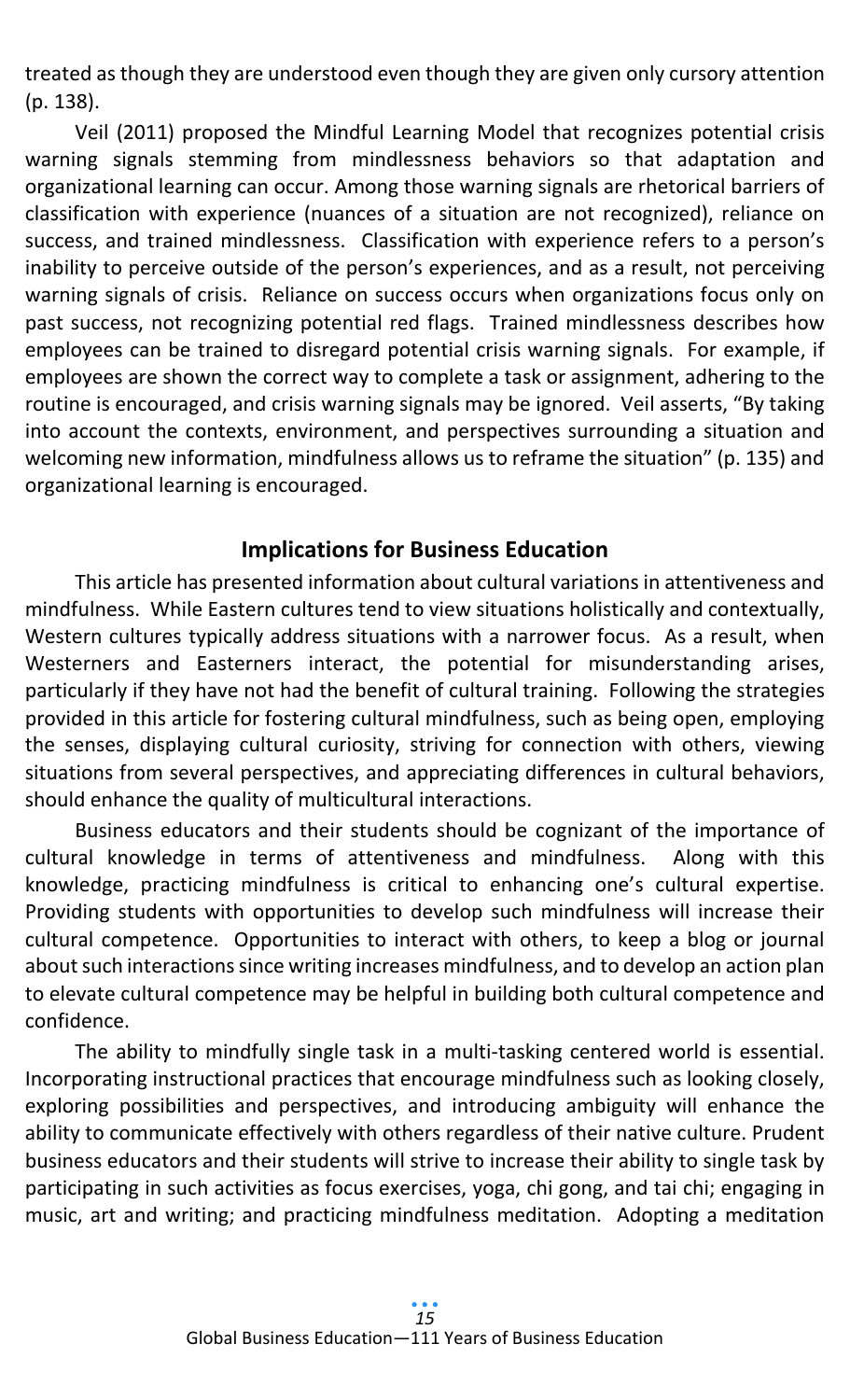practice, if only for five minutes a day, is an important step not only toward cultural competence but also for integrated health (The Doctors with van Aalst, 2009).

## **References**

- Babauta, L. (n.d.). *Focus: A simplicity manifesto in the age of distraction*. Retrieved from http://focusmanifesto.s3.amazonaws.com/FocusFree.pdf
- Bolender Initiatives, LLC. (n.d.). Emotional intelligence: Self-awareness. Retrieved from http://www.bolenderinitiatives.com/organizational-behavior/emotionalintelligence/emotional-intelligence-self-awareness
- Cahn, R., & Polich, J. (2009). Meditation (Vipassana) and the P3a event-related brain potential. *International Journal of Psychophysiology, 72*(1), 51-60.
- Chan, D., & Willacott, M. (2007). Effects of level of meditation experience on attentional focus: Is the efficiency of executive or orientation networks improved? *The Journal of Alternative and Complementary Medicine, 13*(6), 651-658.
- Chiesa, A., Calati, R., & Serretti, A. (2011). Does mindfulness training improve cognitive abilities? A systematic review of neuropsychological findings. *Clinical Psychology Review, 31*(3), 449-464.
- Cohen, D. (2004). The *one who is not busy: Connecting with work in a deeply satisfying way*. Salt Lake City, UT: Gibbs Smith, Publisher.
- Colby, A., Ehrlich, T., Sullivan, W. M., & Dolle, J.R. (2011). *Rethinking undergraduate business education: Liberal learning for the profession.* San Francisco: Jossey-Bass.
- Comfort, J., & Franklin, P. (2011). *The mindful international manager: How to work effectively across cultures.* London: Kogan Page, Ltd.
- The Doctors with van Aalst. (2009). *The prescription for a lifetime of great health: The doctors' five-minute health fixes*. New York: Stage 29 Productions, Rodale.
- Fiore, N. (2010). *The now habit at work: Perform optimally, maintain focus, and ignite motivation in yourself and others.* Hoboken, NJ: John Wiley & Sons, Inc.
- Gallagher, W. (2009). *Rapt: Attention and the focused life.* New York: The Penguin Press.
- Gervais, M. (2011). Culture and the science of attention. Retrieved December 26, 2011, from http://global-leadership.ca/cms2/2011/09/culture-science-attention/
- Gura, S. T. (2010). Mindfulness in occupational therapy education. *Occupational Therapy in Health Care, 24*(3), 840-848.
- Hemp, P. (2009). Death by information overload. *Harvard Business Review.* Retrieved from http://static.capitalize-on-change.com/Global/pdfs/

Contributors'%20Content/Death%20by%20Information%20Overload.pdf

Ho, S. (2006). Are you multiculturally mindful? *Virginia Tech Research Magazine*. Retrieved from

http://www.research.vt.edu/resmag/ResearchMagJan06/mindful.html

- Ketay, S., Aron, A., & Hedden, T. (2009). Culture and attention: Evidence from brain and behavior. *Progress in Brain Research, 178*, 79-92.
- Kleinman, L. (2004). Connecting with the absent presence: Pervasive technology use and effects on community. doi: 10.1.1.106.4871.pdf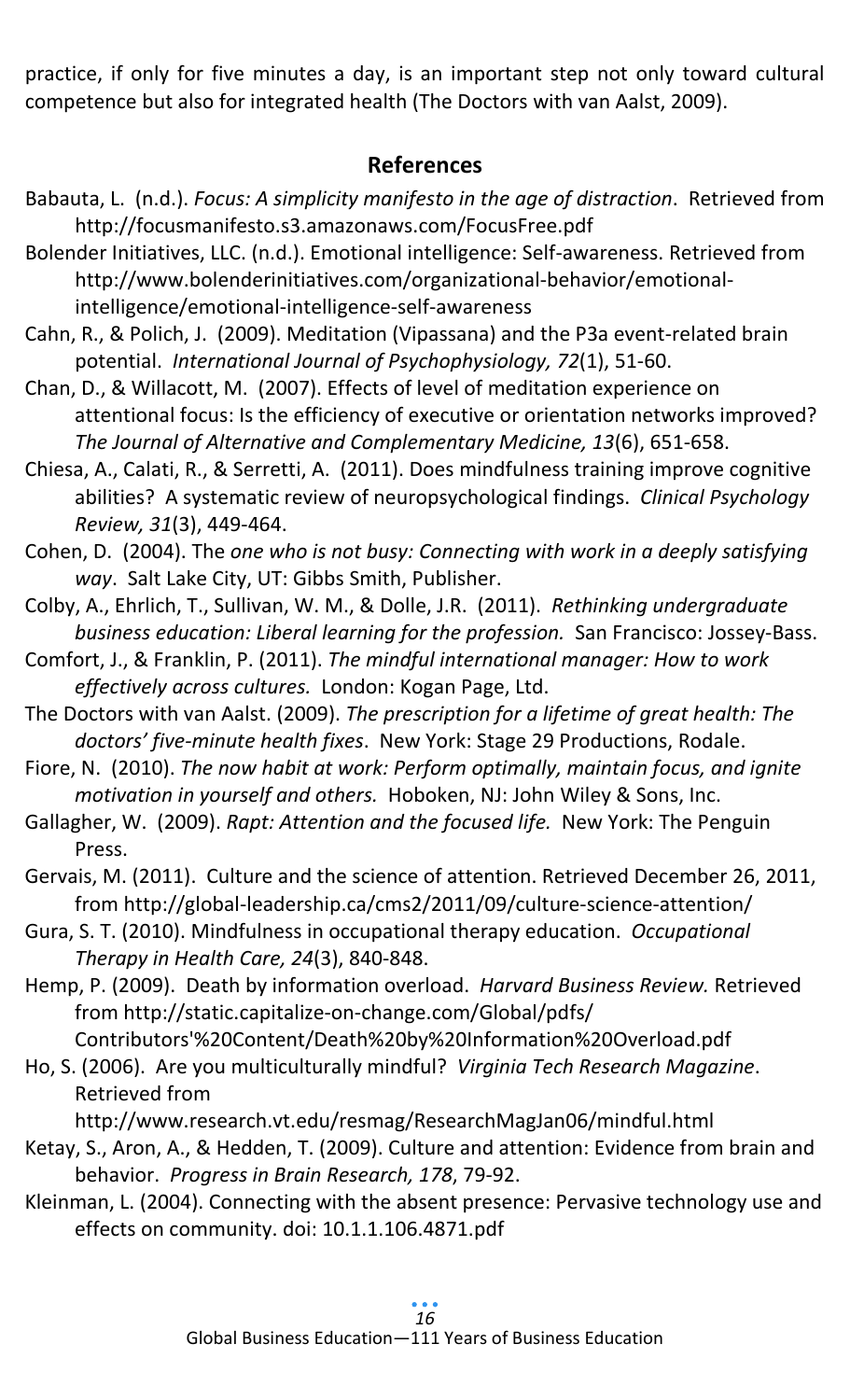- Kumar, S., & Telles, S. (2009). Meditative states based on yoga texts and their effects on performance of a letter-cancellation task. *Perceptual and Motor Skills, 109*(3), 679-689.
- Lehrer, J. (2011, September3-4). Learning how to focus on focus: In an age of information overload, simply paying attention is the hardest thing. *The Wall Street Journal*, p. C32.
- Moulton, L. (2009). Bridges to knowledge: A blog by Barry Camson. Ideas on sharing knowledge and collaborating in our diverse, virtual world. Retrieved from http://www.barrycamson.com/2009/04/behaviors-of-cultural-mindfulness.html
- National Business Education Association. (2007). *What America's students should know and be able to do (*3rd edition). Reston, VA: National Business Education Association.
- Nisbett, R. E. (2003). *The geography of thought: How Asians and Westerners think differently . . . and why*. New York: Free Press.
- Policies Commission for Business and Economic Education. (2004). This we believe about business education in a global environment. *Business Education Forum, 59*(1), 16-17.
- Ritchhart, R., & Perkins, D. N. (2000). Life in the mindful classroom: Nurturing the disposition of mindfulness. *Journal of Social Issues, 56*(1), 27-47. Retrieved December 27, 2011, from

/ritchhartLifeinMindful.pdf

\_

- Roeser, R. W., & Peck, S. C. (2009). An education in awareness: Self, motivation, and self-regulated learning in the contemplative perspective. *Educational Psychologist, 44*(2), 119-136.
- Rosch, N., & Segler, K. (1987). Communication with Japanese*. Management International Review, 27*(4), 56-67.
- Settle-Murphy, N. (2009). Combat "absent presence" syndrome in your remote meetings. Retrieved from http://facilitate.com/blog/index.

Php/2990/07/combat-absent-presence-syndrome-in-remote-meetings

- Shwom, B., & Snyder, L. G. (2012). *Business communication: Polishing your professional presence*. Boston: Prentice Hall.
- Thomas, D. C. (2006). Domain and development of cultural intelligence: The importance of mindfulness. *Group & Organization Management, 31*(1), 78-99.
- ToDo Institute. (2003). *Working with your attention*. Monkton, VT: Author.
- ToDo Institute. (2011a). Leading experts on mindfulness and attention: Working with your attention. E-mail communication, April 5, 2011.
- ToDo Institute. (2011b). Learn the art of paying attention. Email communication, March 25, 2011.
- UCLA Health System. (n.d.). UCLA Mindfulness Awareness Research Center. Los Angeles: Author.
- van den Hurk, P. A. M., Giommi, F., Gielen, S. C., Speckens, A. E. M., & Barendregt, H. P. (2010). Greater efficiency in attentional processing related to mindfulness meditation. *The Quarterly Journal of Experimental Psychology, 63*(6), 1168-1180.

http://pzweb.harvard.edu/vt/VisibleThinking\_html\_files/06\_AdditionalResources\_